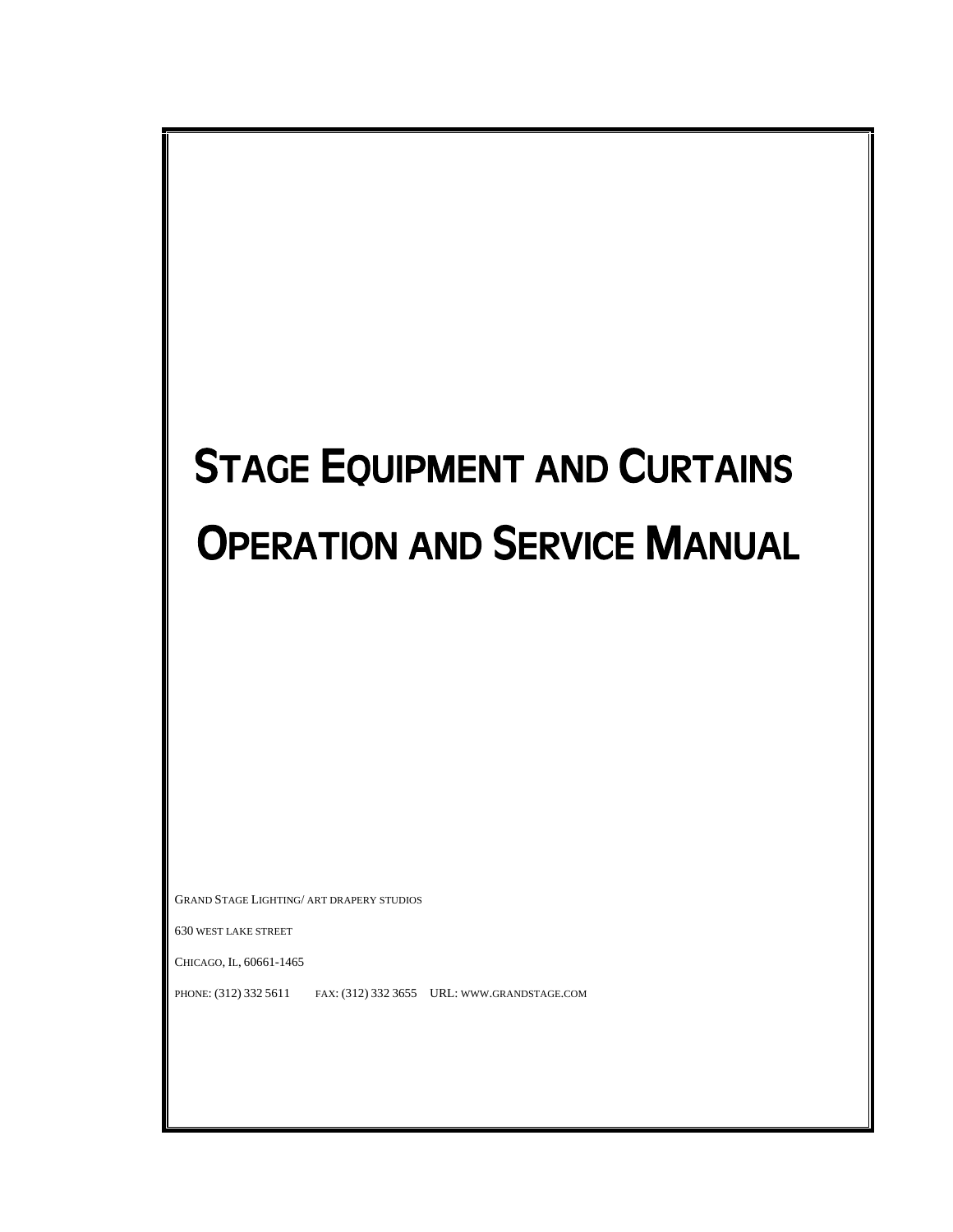## **DRAPERY**

## **DESCRIPTION**

All curtain systems fall into to general categories most easily described as the front setting and the rear setting. The front setting is composed of the act curtain (main) and everything in front of it. This would include such drapery as the grand valance, acoustic drapery used in the house, side stage tab curtains, etc. The rear setting would include all onstage travelers (mid-stage and rear), all border curtains, side masking curtains (legs, tabs) and rear masking curtains (sky drops, cycloramas). The principle function of the rear setting is to define the performance area. The function of the front setting is to reveal the performance and to signal the end. In most cases the grand valance and the main are constructed from the same fabric chosen to provide an elegant look to the auditorium. The rear serves the utilitarian function of masking the working areas of the stage from the audience. Color of the rear setting tends to the darker hues, such as black or blue while the front setting is chosen for its ability to complement the decor of the auditorium.

## FIRST CURTAIN OPERATION

The Grand (the main or the act) can be a straight-lift curtain (guillotine), a contour curtain (roman, tableau, waterfall, profile), motorized, hand operated, or traditional bi-parting. Regardless of type, all first curtains serve the same function, to reveal the production to the audience for the first time, to indicate the interval and to signal the end of the performance.

When the Main curtain is to be opened to predetermined positions, the operating line should be "spiked" with yarn or string. *Never use tape on the operating line!* At worst the tape will become fouled in the carriers or in the live and/or dead end pulleys. At best the tape will leave a residue from the adhesive used to hold the tape. This residue will collect dirt and other contaminants, which will eventually foul in the carriers and pulleys. Spiking the line requires a large upholstery needle and colored yarn or string. The process of spiking a hand line is simple; first, move the curtain to the desired position. Once in position, using the threaded upholstery needle, pull the needle and colored yarn through one of the operating lines at a convenient height (usually at operator eye level). Using the second color repeat the process on the other line. It is important that both marks are at the same elevation. When both colors are level to one another the desired curtain position has been achieved. The reason for marking both lines is that one colored line will serve as a warning that the desired location is nearing thus allowing for precise positioning. If tape spiking is the only method then *ONE WRAP* around the operating line is enough and immediate removal once the event is over.

The previously discussed information applies only to bi-parting hand operated curtains. All motorized curtains require either programmable stops or close observation by the operator who has a hand on the stop button. Lifting curtains (guillotine) are usually bi-parting and can

Grand Stage Lighting Company, Inc.  $\qquad \qquad$  Rev. 1.2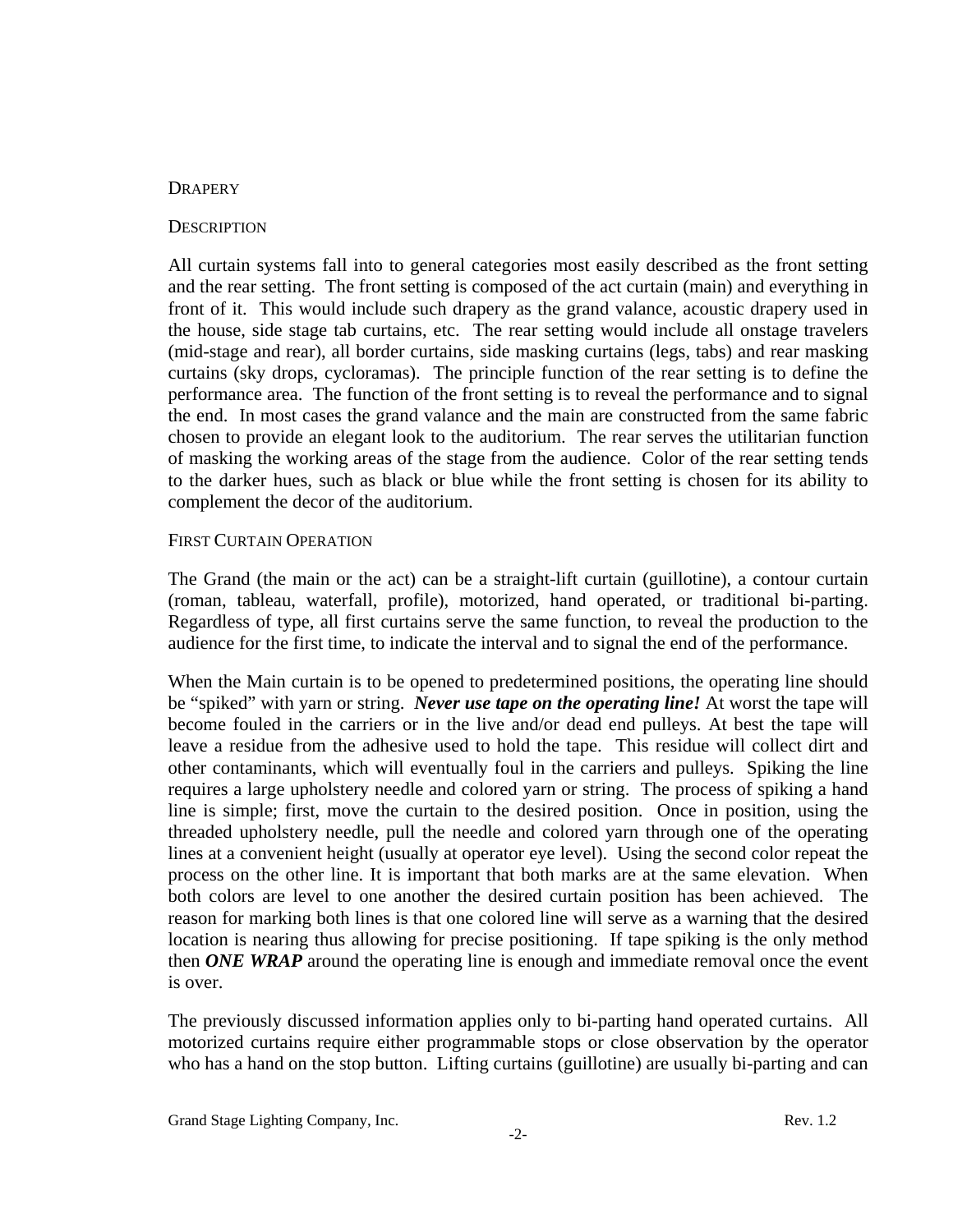be flown above the proscenium arch or slightly above the bottom grand valance. Contour curtains, because of the many lifting lines and their weight, are usually motorized.

## GENERAL CURTAIN OPERATION

Moving a drape along a track should be effortless and quiet. Depending on the weight of the curtain, you will experience slightly different feelings of weight requiring different effort for smooth operation. However, if the operation feels difficult or if the carriers bind up in the track, it is likely that a foreign object has gotten into the track channel or one of the carriers has broken.

## *Under no circumstances lubricate track or carriers*.

Lubrication will only solve a short term problem. Once the lubricant begins to absorb the dirt and dust from the atmosphere, the operation of the curtain will become increasingly more difficult until the drapery will no longer operate and the track and components will have to be replaced.

The stage drapery track is a formed steel or aluminum channel in which the carriers travel or extruded aluminum "I" beam on which carriers travel. The pulleys are permanently lubricated and appropriately sized for the operating line (hand line). The curtain carriers have nylon or steel bodies and polyethylene wheels. They are supported by ball or sleeve bearings, and require no lubrication. The hand line (on draw curtains) is black spun polyester or braided cotton sash cord.

*BI-PARTING CURTAINS* A gentle and smooth pull on the operating line, usually located on the stage right side of the track, is all that is required to open or close the curtain. Moving a drape along a track should require only minimal effort. Depending on the size and weight of the curtain, greater or lesser effort will be required for smooth operation. However, if the operation feels difficult or if the carriers bind up in the track a problem exists which requires immediate attention. In all likelihood a foreign object has gotten into the channel, one of the carriers has broken or spike tape has fouled one of the carriers. Do not attempt to make repairs until you have called your GSL/ads representative for detailed instructions on the repair

*WALK-ALONG CURTAINS* Drapery on walk-draw tracks should move effortlessly. When moving smaller walk-draw curtains the fabric should be bunched together so that you can get both arms around the stack before moving it along the track. Walk the drape to the desired location by pushing the stack to the center of the desired position. Once at the desired location, then draw the curtain out to the sides by grasping trailing or leading edges (from the back) and pulling each panel flat. On large curtains it is best to bunch the curtain together, move it to the center, dropping portions of the curtain off at random locations along the track. Once this process is completed do the final positioning and dressing of the curtain.

Grand Stage Lighting Company, Inc. **Rev. 1.2** Rev. 1.2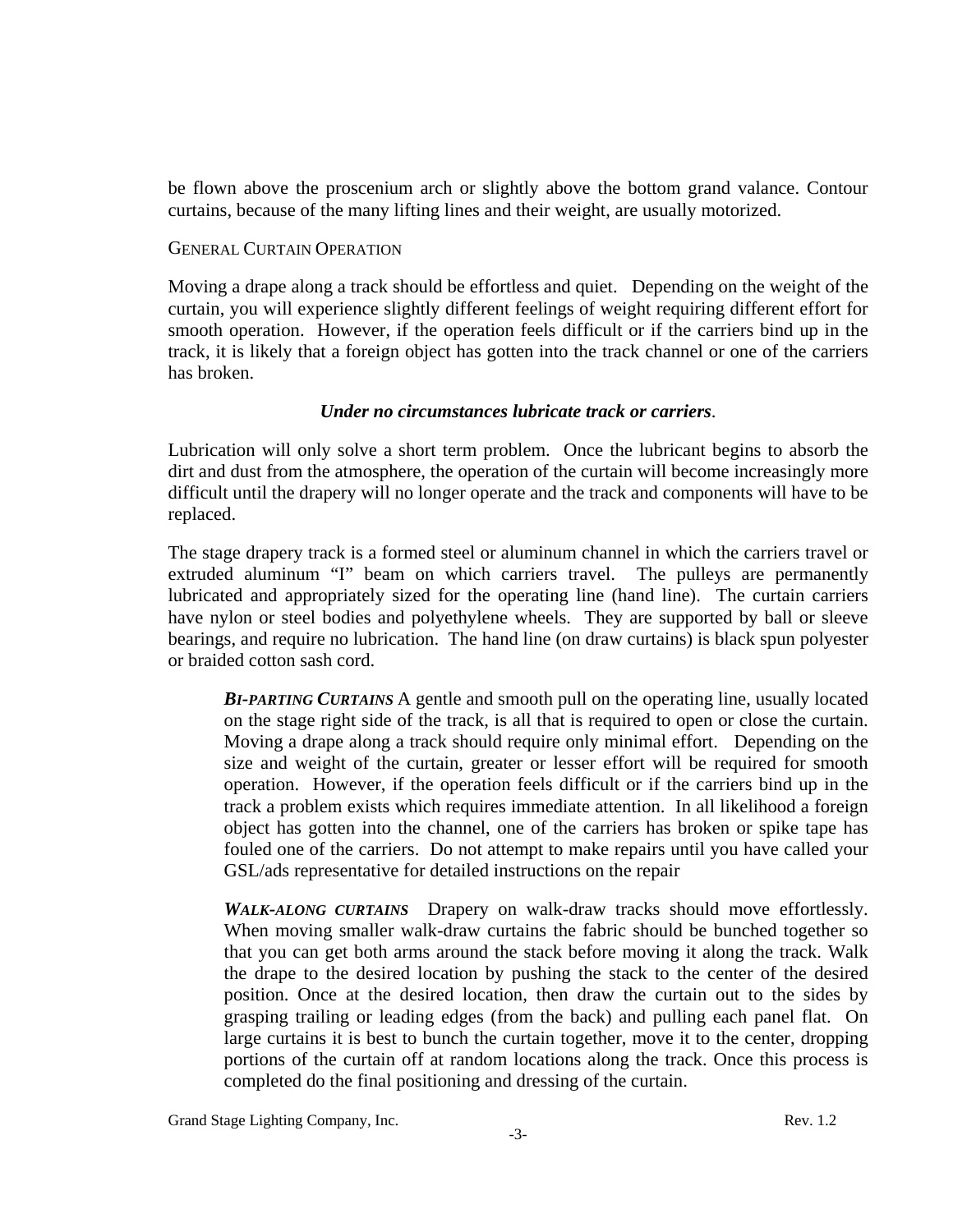*PIVOTING LEGS* This curtain is located on the sides of the stage and serves as an adjustable masking curtain. The pivot is a special carrier, which allows the angle of the curtain, as it relates to the proscenium, to be changed. When moving a leg, first pivot the drapery support pipe into a position parallel with the track. This is accomplished by using the fabric to rotate the pipe into position. The curtain is moved by grasping the edge of the curtain and gently pushing the drape to the desired location. Care must be taken in this operation so that the curtain does not become fouled in other curtains or scenery. Great care must be exercised when moving the curtain near stage lighting fixtures. Heat from these fixtures will scorch the fabric over time.

*MOTORIZED CURTAINS* Motorized curtains require close observation when in use. The operator's hand must be poised above the stop button and eyes on the curtain as it moves along the track. Since the operator has no tactile feed back it is very difficult to determine problems, thus the admonition of "one hand above the stop button". Curtain machines continue to operate as long as electricity flows. Carriers will break, drapery will tear, anything in the path will do damage to the moving curtain until the lead carrier reaches the limit switch or the machine is shut down. *In short, never push the go button and walk away*.

## DRAPERY AND TRACK MAINTENANCE

The principle concept of track and drapery maintenance is simple inspection and immediate repair.

## **DRAPERY**

If the drapery is to be taken down, clean the stage by dry mopping, then lay plastic on the deck under the drape. Lower the drape onto the plastic, when possible pulling the bottom downstage so the drape lies with face fabric up. GSL/ads suggests the drapes be folded "seam to seam" for storage. To fold drapery "seam to seam", stretch the drape flat and have a technician kneel at the top and a second technician kneel at the bottom of the drape near the leading edge. Both people should take the first seam at the same time and pull it toward the side hem. Repeat this until the drape has been folded. Then take the bottom and fold it to the middle and take the top and fold it to the middle. Repeat this until the drape is the correct size for easy storage. Store the folded drapery in a cool dry place off the floor. GSL/ads does not recommend stacking folded drapery. When the drapery is to be re-installed allow several days for the drapery to "hang out" in its new location.

Inspect the drapery for dirt and tears after every performance.

Grand Stage Lighting Company, Inc. All drapery must be inspected thoroughly by a knowledgeable dry cleaner (a firm which handles stage drapery as a regular part of business). Please call GSL/ads for

Rev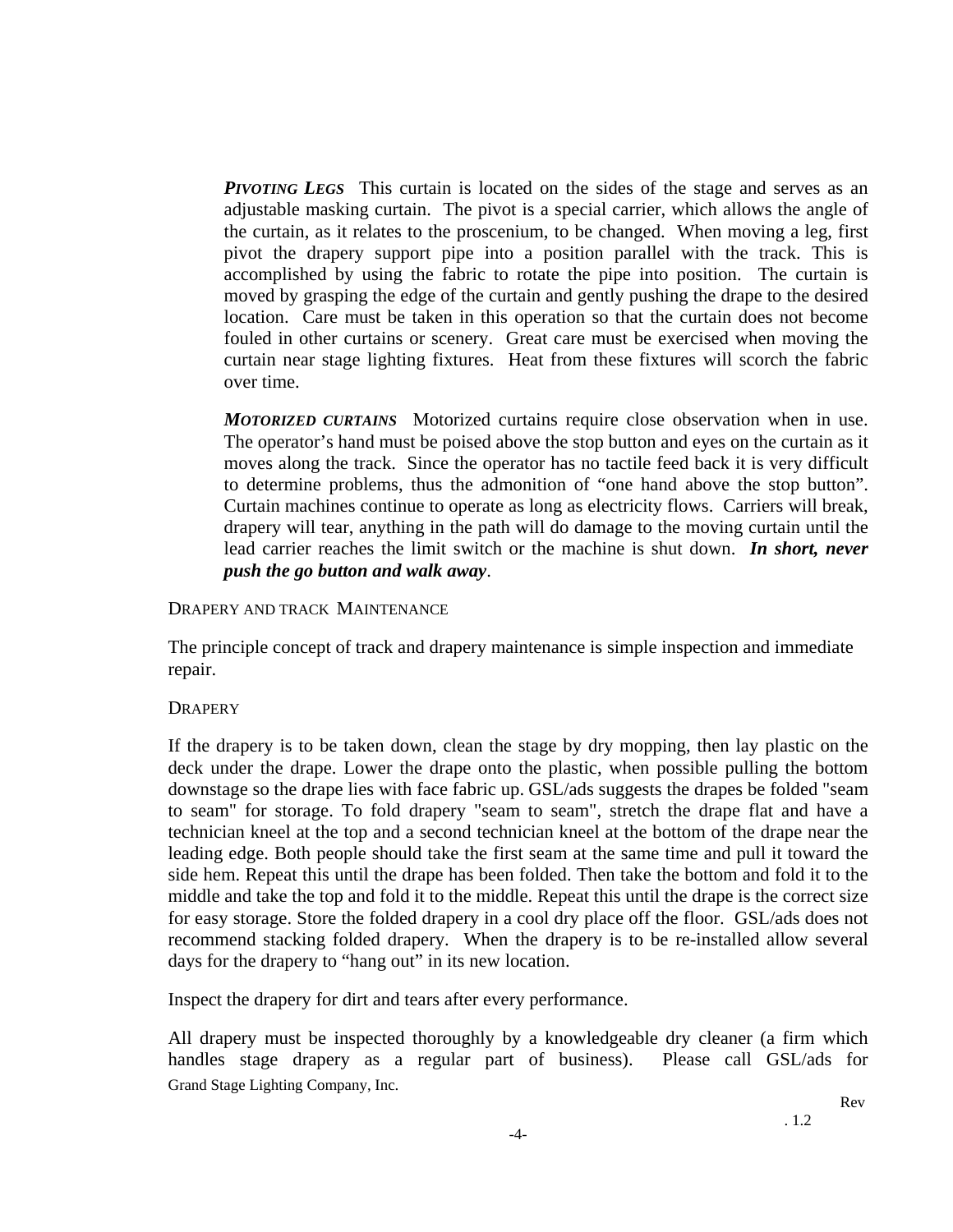recommendations. The inspection must be done on a regular basis. The dry cleaner will be able to determine whether the drapes need to be re-treated with flame retardant chemicals. Plan on a major "in house" inspection once a year, and to have the curtain re-certified for flame resistance every two years (required by most fire codes, see 41). Re-certification is done by drapery cleaning companies certified for commercial flame retardant application by immersion. Some cleaners will indicate that the drapery can be cleaned and treated on site. This is not an acceptable method as the cleaning will remove the retardant chemicals and it is not possible to apply the retardant evenly using a spray.

## *Flame resistant does not mean flameproof.*

When the drapery begins to tear easily, fray on its own, or begins to rip free of it's heading, it must be replaced. These are signs of dry rot, the plague of all natural fabrics, which have been treated for flame resistance. The only cure is replacement.

Some stage fabric is inherently flame retardant and, as a result, requires no special flame retardant treatment just normal cleaning and maintenance. These fabrics are usually synthetic rather than cotton.

All stage drapery requires a label, usually at eye level on the trailing edge of the curtain, indicating the manufacturer, the date of manufacture and the date of the flame retardant immersion, or a statement of inherent flame resistance. GSL/ads places these tags on the offstage edge of the curtain approximately four feet above the stage floor on a flap made from the face fabric. The flap allows the inspector to test for flame resistance by cutting a sample from the flap rather than the curtain itself.

The methods of attaching drapery to the various support devices are with tie lines, snap hooks or "S" hooks. When a tie line is used, the preferred method is to fold the tie line in half, insert the fold into the grommet located at the top of the curtain and to pass the ends through the loop, thus creating a "loop hitch". The two free ends are then wrapped around the batten and tied with a bow knot. When using "S" hooks, the hook is passed into the grommet and squeezed shut. The other portion of the hook is inserted into the trim chain of the carrier and squeezed shut. For border curtains pipe hooks are often used. The hook is attached to the curtain through the grommet but the other end of the hook is snapped over the batten. When pipe hooks are used, they must be sized according to the diameter of the pipe.

Most cyclorama curtains are 100% cotton muslin or canvas duck. It is often unbleached to provide an even neutral surface for color washes of light from the front. Other fabric colors that are sometimes used are gray, blue, white and pale green. The cyc has also been flameretarded by the immersion process. Extreme care should be used in handling this curtain, since the light color will show any marks more readily than the velour. If the drop needs to take it down for any reason, remove the bottom weight pipe by pulling it out from either side of the bottom pocket and repeat the procedure described previously.

Grand Stage Lighting Company, Inc.  $\qquad \qquad$  Rev. 1.2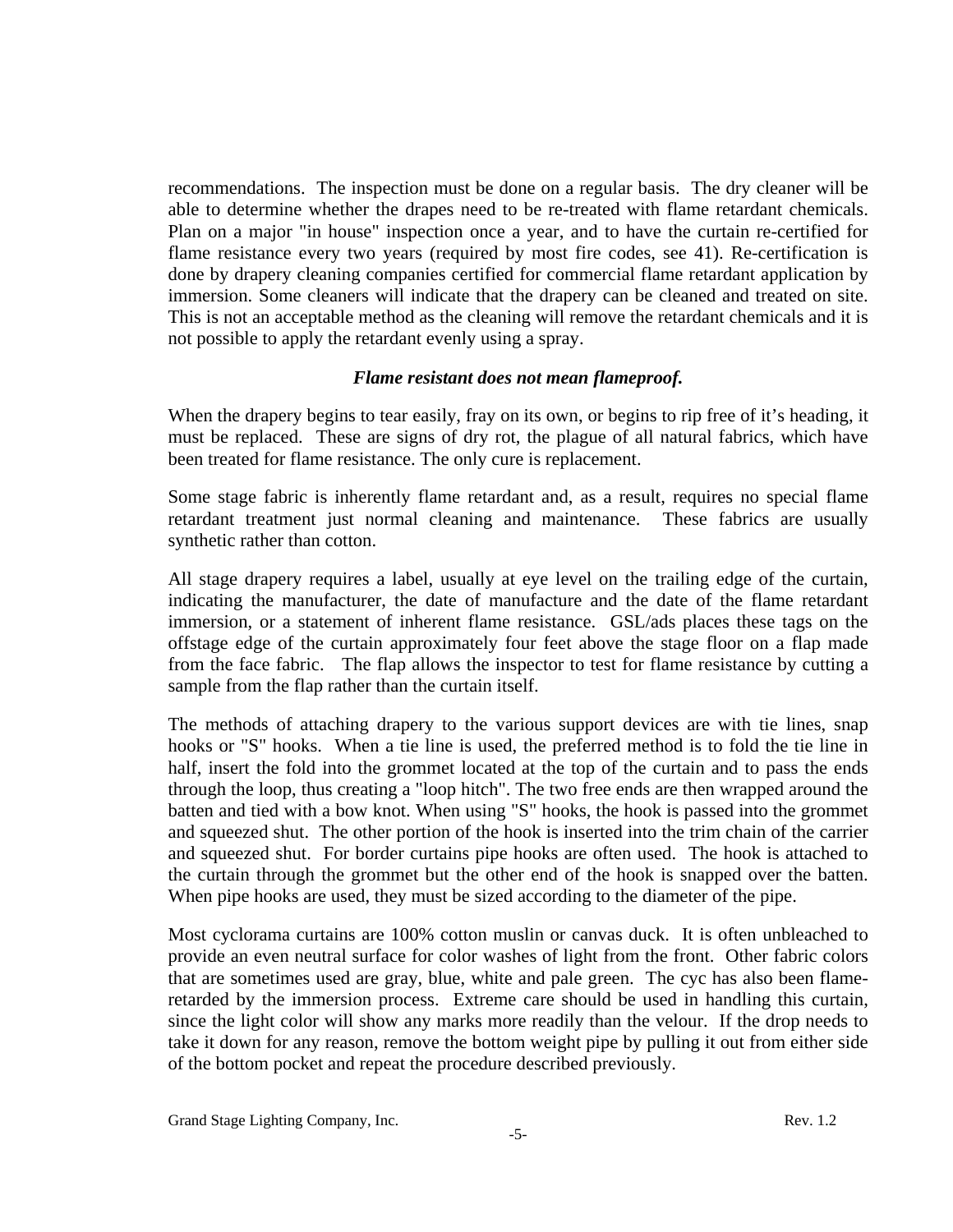A scrim requires great care when in use. Since this curtain type has a very loose weave the potential for snagging on other scenic units is great. This family of drapery is the most fragile and requires the greatest care when stored and when in use. Prior to storing, scrims must be folded, stored in a protective bag and kept dry. It is not recommended to store scrims and other open weave drapery in the fly loft. Since this type of drapery is sewn flat and designed to hold a weight pipe in the bottom hem, it will stretch. Once the fabric is torn, it cannot be invisibly mended, only made smaller. The operational caveat is "user beware".

#### **TRACKS**

Drapery tracks are either a formed steel channel or an aluminum extrusion. The pulleys are permanently lubricated. The curtain carriers have either nylon or steel bodies, polyethylene wheels and are supported by ball or sleeve bearings, requiring *no* lubrication.

All track types are designed to hold only moveable curtains, painted drops, or lightweight framed scenery. Do not attach anything; scenery, lighting fixtures, or miscellaneous "stuff" to the track. The consequence will be a damaged track, which will become increasingly difficult to operate or perhaps, prove to be inoperable.

Should it be necessary to relocate a drapery track, first lay plastic sheeting directly below the drape and proceed as outlined previously (p.10) (if an out-of-balance winch is available attach the haul line and proceed to remove the counterweight until pipe weight is reached). Once low trim has been reached, tie off the line set with a snubber hitch, and unload the arbor to its base weight. After completing this operation, remove the curtain from the track and the track from the batten. Exercise extreme care when handling the track. The track should be reduced to its smallest component. Return the now empty batten to its high trim. Move the track components to the new location, repeating the process for attaching a new load to a new batten. Once the track is secure, hang the drape on it, and return the batten to trim.

Relocating dead hung tracks is very difficult and not recommended. Only skilled stage hands with proper tools should make the attempt. Because the track is attached to the building structure and was assembled in the air during the original installation, dis-assembly must be done in the air using scaffolding or motorized man-lifts. The track must be reduced to its smallest component and then carefully lowered to the floor.

#### Warnings

Grand Stage Lighting Company, Inc. Be careful of the proximity of stage curtains to scenery and to stage lighting fixtures. The

Rev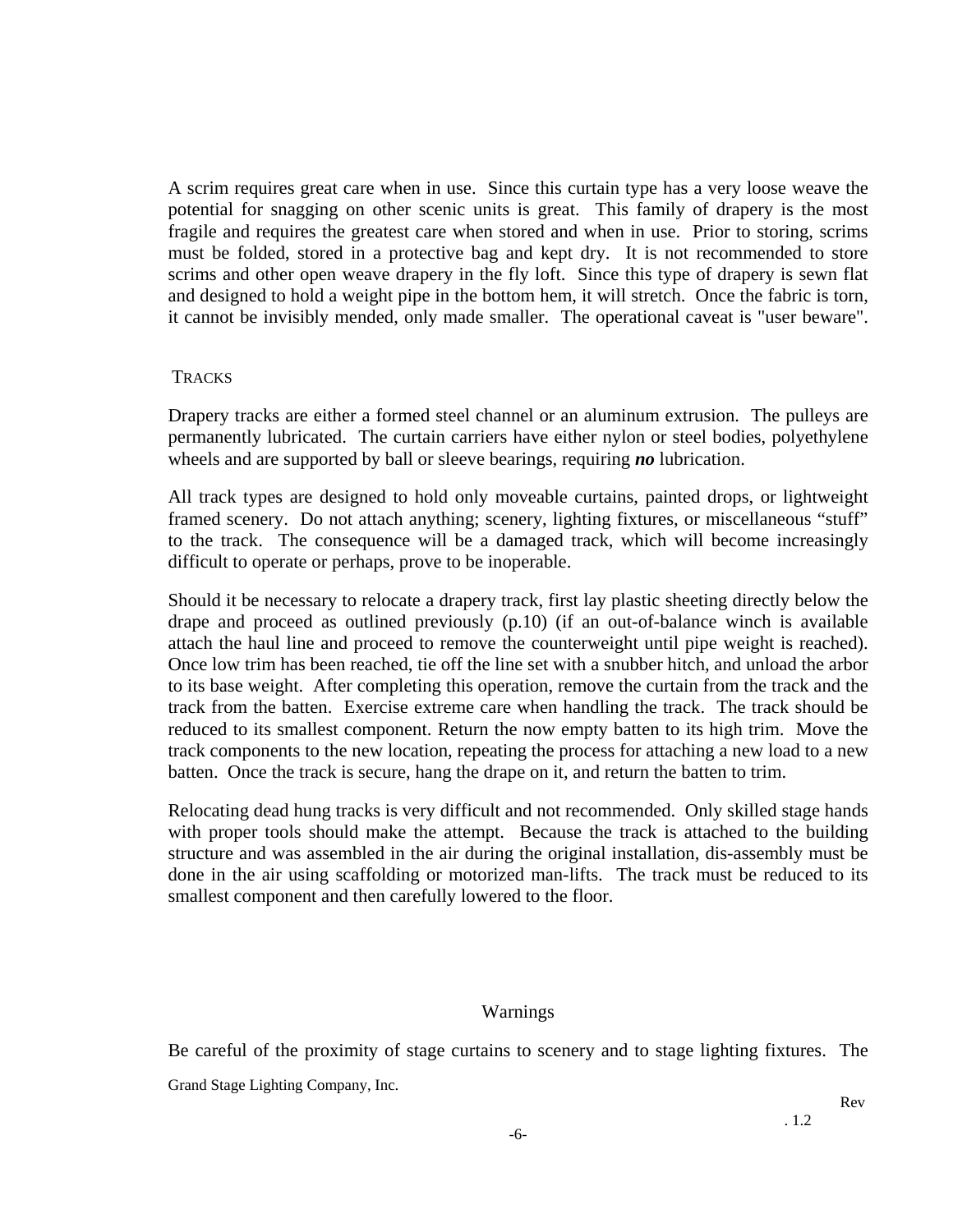*fixtures should not touch the curtains or scenery*, and the beam of any instrument close to curtains or scenery should be aimed away. We recommend a minimum distance of eighteen inches between fixture and drapery.

When the humidity rises, the drapes may gain water weight. With the water weight, they will stretch. The floor length curtains may have to be adjusted on the trim chain if they do not fly. Be aware of this in the spring and summer. The reverse will happen in the fall and winter when the heat comes on.

## *Do not allow any liquid to come into contact with the drapery*.

Do not use pins to hang scenery or other items from the drapery.

Do not repair holes in velour with tape. If you tape to the back of the velour, it must stay there for the life of the drapery. Removing the tape from the drape has the potential to remove the nap. Pin or stitch the drape until it can be properly repaired.

## FINAL THOUGHTS ON DRAPERY CARE

Drapery will have a useful life of 10 to 15 years only if properly maintained. This requires scheduled cleaning, inspection, the required flame testing, and, most important, respect for the device. Drapery is a masking unit, a device, which controls the picture the audience, sees during a performance. It is not a device to hold other scenic units, signs, banners, pictures or people. Attachment of any of these items will significantly reduce the effective life of the curtains.

## GENERAL SYSTEM MAINTENANCE

Most of the maintenance required is a simple inspection, looking for things that are out of the norm. Such items might be loose nuts and bolts, missing component parts, worn rope lock etc. Plan on a minor inspection every year and a major system wide inspection every five or six years. The major inspection must be done by a qualified professional.

Since counterweighted sets are primarily static GSL/ads recommends that each individual set be "exercised" on a regular basis. This operation serves two functions, to minimize cable flatting and to move the internal cable lubrication around the individual strands of wire as it moves over the block.

As the system is used, listen for sounds and sensations that may be different from the norm. If something sounds or feels wrong, the chances are that something is wrong and it is time to call the experts.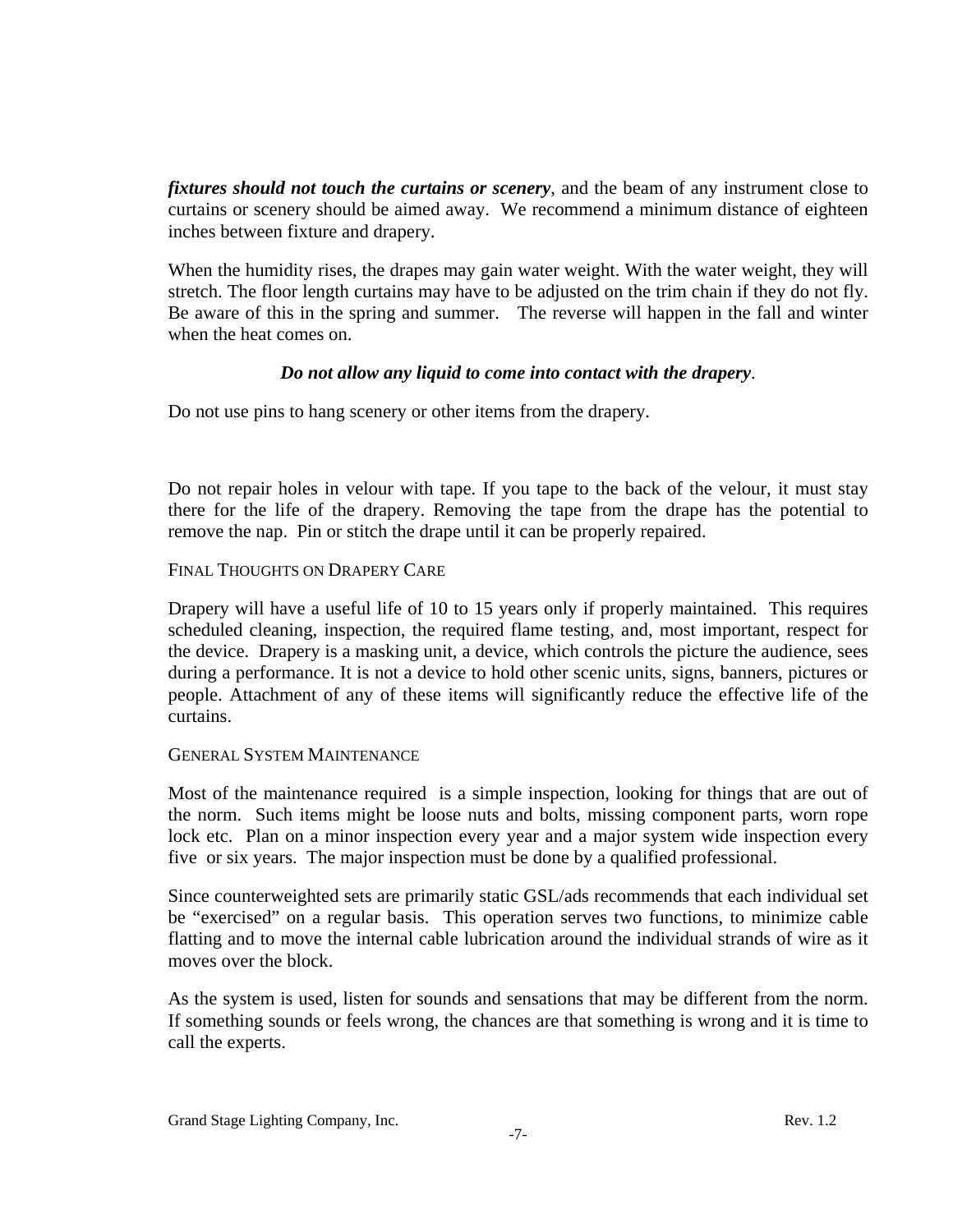## ADDITIONAL PRECAUTIONS

Be careful of the proximity of stage curtains and scenery to stage lighting fixtures. The fixtures must not touch the curtains or scenery. The focus of any lighting instrument close to curtains or scenery must be aimed away from these items.

The draperies may gain water weight when the humidity rises. With water weight, they will stretch. Drapery on counterweight sets may need to be re-balanced. Dead hung drapery may need to be adjusted on the trim chain to compensate for stretch. Occasionally the stretch is such that the suspension will have to be adjusted. Be aware of this in the Spring. The reverse will happen in the Fall when the heat comes on.

Do not allow any liquids to come into contact with the drapery.

Do not repair holes in the face fabric with tape. If you tape the back of the velour, it must stay there forever. Pulling the tape off the back of the drape will take the nap with it. Temporally pin or stitch the drape until it can be properly repaired.

Do not use pins to hang scenery, posters, artwork or other items from the drapery. Drapery is a masking device not a device to support visual elements.

Grand Stage Lighting Company, Inc.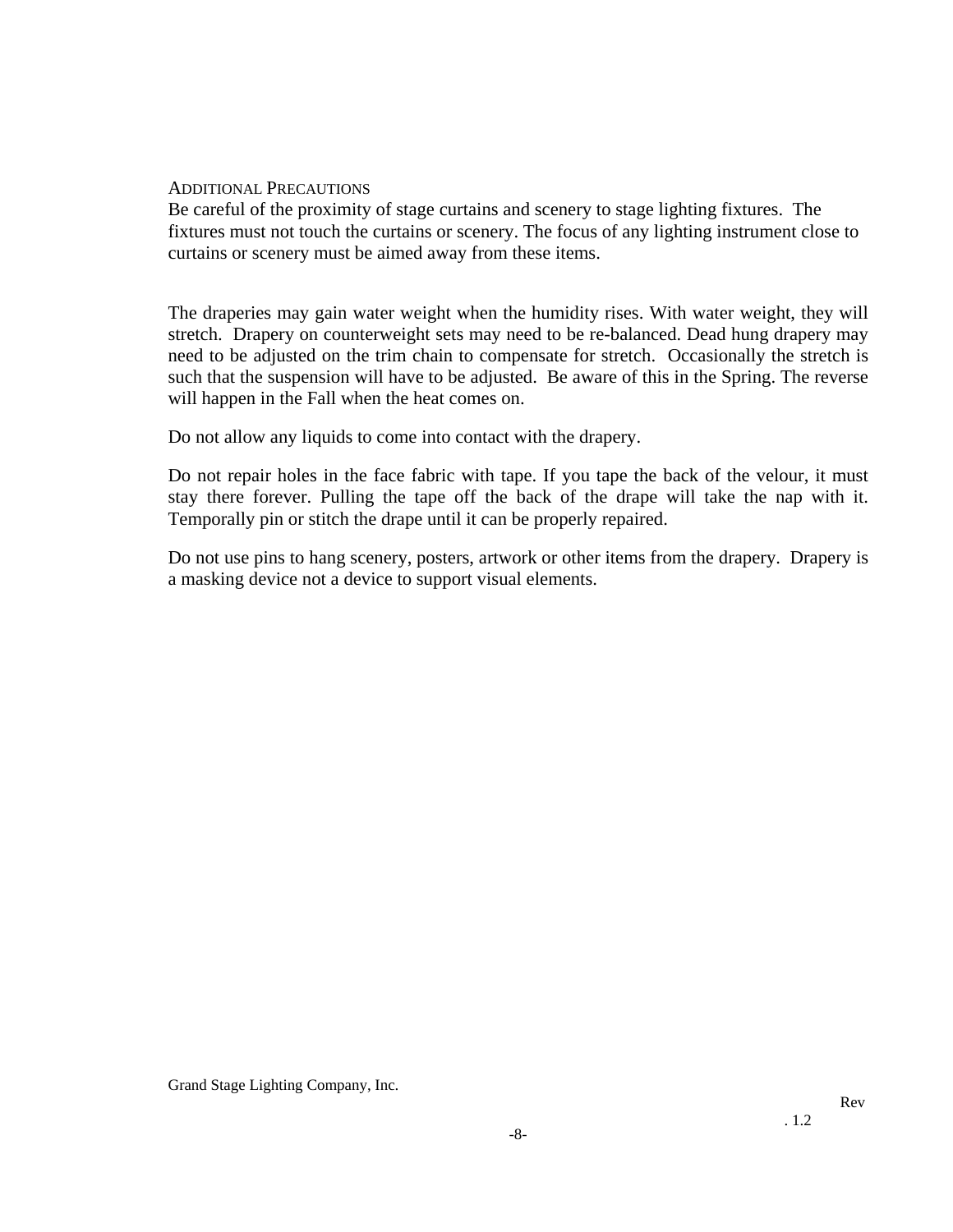#### **BIBLIOGRAPHY**

*Backstage Handbook* Paul Carter Broadway Press New York, NY 1988

*Engineering Concepts in Stage Equipment* Olaf Scot USITT Journal October, 1966

*Handbook of Rigging* W.E. Rossnagel, P.E. McGraw-Hill Book Company New York, NY  $1964$  out of print

*Scene Design and Stage Lighting* 6th Edition W. Oren Parker and R. Craig Wolf Holt, Rinehart & Winston Fort Worth, TX 1990

*Scene Technology* Richard L. Arnold Prentice-Hall Englewood Cliffs, NJ 1990

# *Stage Rigging Handbook*

2<sup>nd</sup> Edition Jay O. Glerum Southern Illinois University Press Carbondale, IL 1987

*Stage Scenery, Its Construction and Rigging*  $3<sup>rd</sup>$  Edition

Grand Stage Lighting Company, Inc. Rev. 1.2